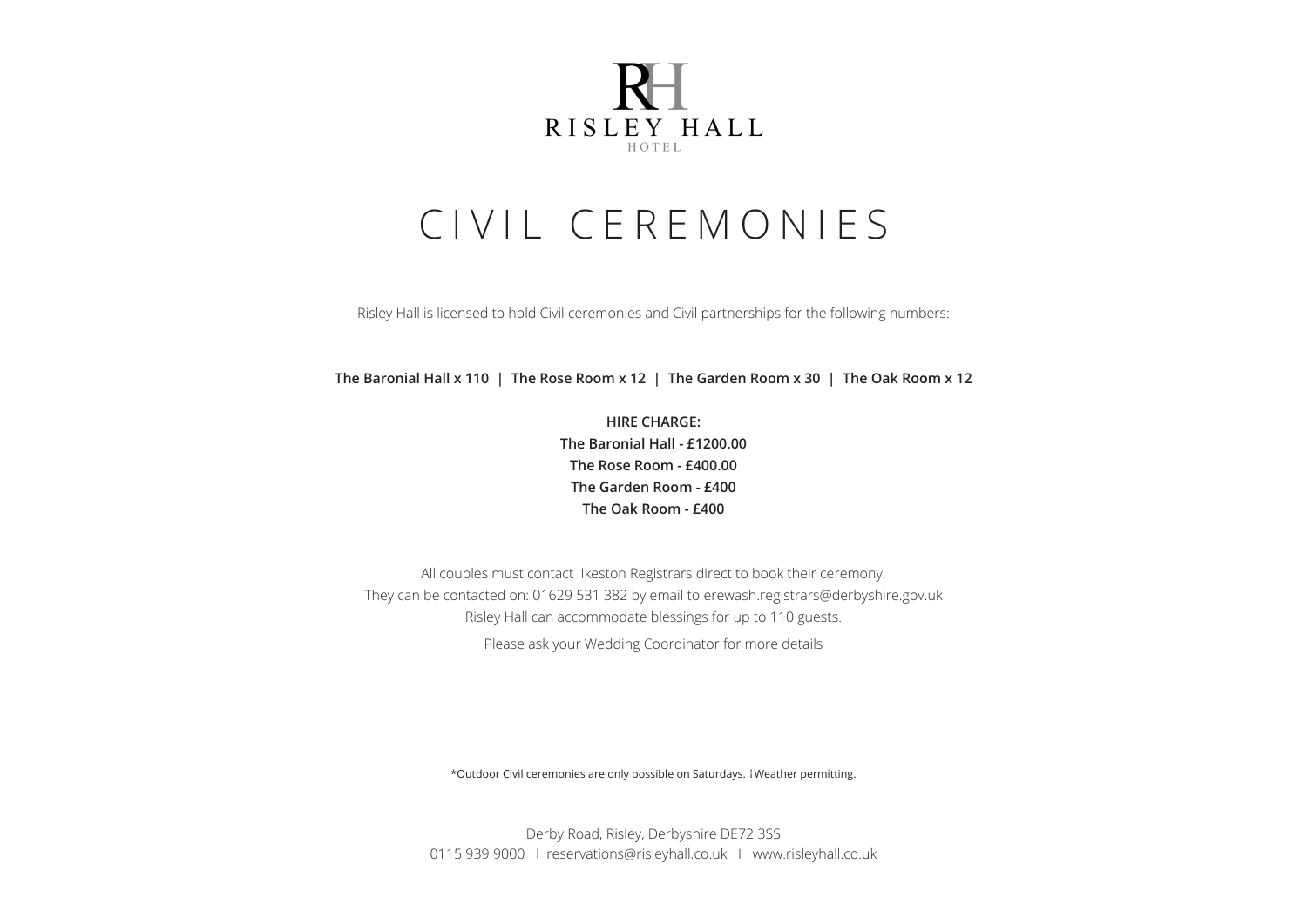

# CLASSIC PACKAGES

• Room hire of wedding breakfast and reception room • White table linen & table cloths • Red carpet • Menu tasting for couple (2 people only) • Use of hotel grounds for photography • Cake stand & knife • Preferential rates with nominated hotel suppliers • Arrival glass of prosecco each for the happy couple

• An arrival drink per person (Bucks Fizz or Sparkling wine) • Glass of house wine with the meal • House sparkling wine toast drink • 3 course wedding breakfast (Silver Menu) • B&B for Newly Wed's on the night of the wedding • Complimentary 1 year anniversary stay • Master of Ceremonies • Dedicated Wedding Coordinator

## PRICING INFORMATION

|                                 | 2022  | 2023      | 2024      |
|---------------------------------|-------|-----------|-----------|
| Mon - Thurs                     | £65pp | £70pp     | £75pp     |
| Friday & Sundays                | £70pp | £90pp     | $£105$ pp |
| Saturdays & Bank Holiday Sunday | £75pp | $£105$ pp | £120pp    |

Please note our peak months of April-October will require the following adult minimum numbers: 40 Monday - Thursday select dates only, 60 on Sunday and Bank Holiday Monday, 70 on Friday 80 on Saturday and Bank Holiday Sunday. Speak to our Wedding Coordinator for more information.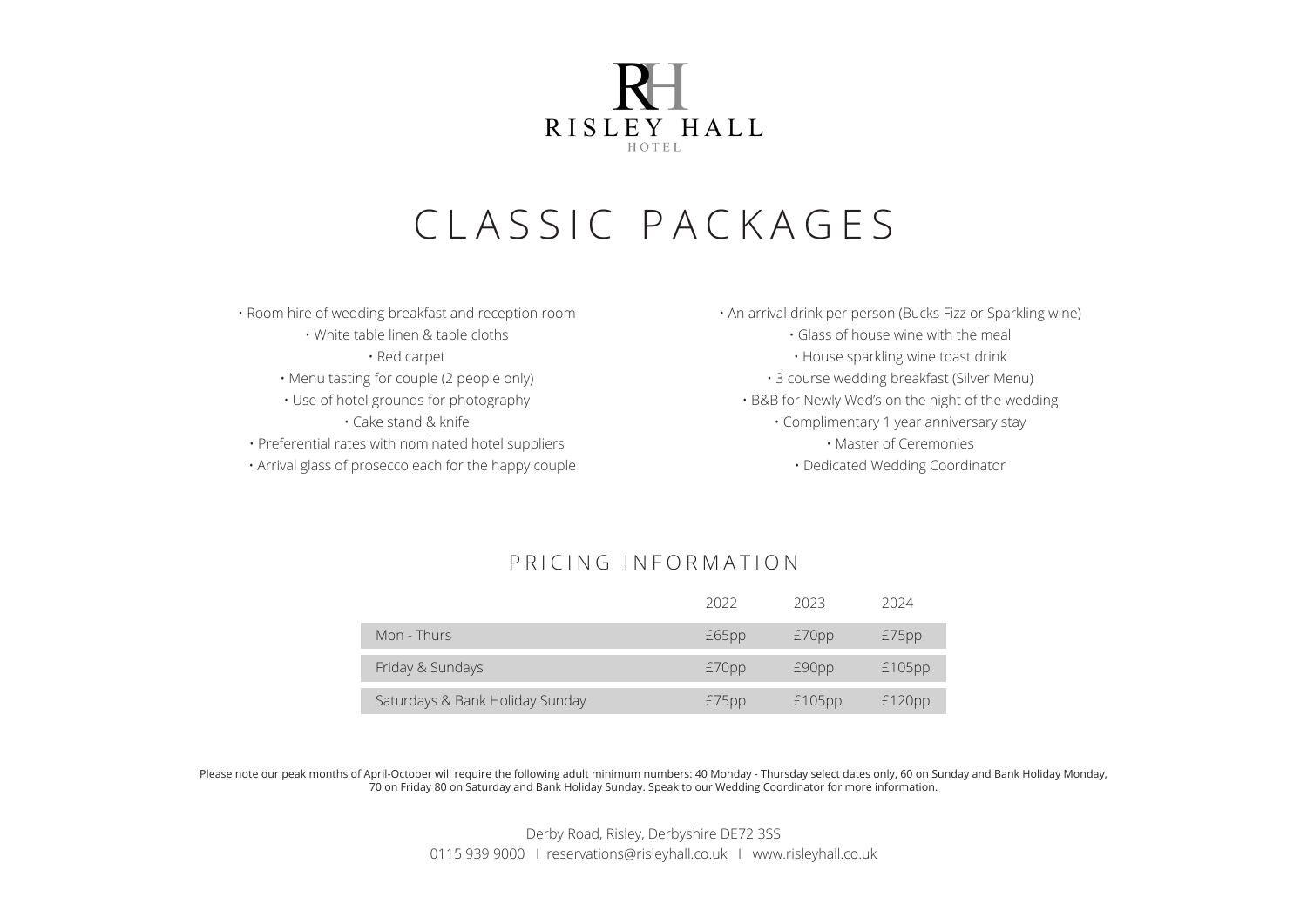

## LUXURY PACKAGE

- Room hire of wedding breakfast and reception room • Sash (colours of your Choice) • White table linen & table cloths • Red carpet • Menu tasting for couple (2 people only) • Use of hotel grounds for photography • Cake stand & knife • Preferential rates with nominated hotel suppliers
- Arrival glass of Champagne each for the happy couple

• An arrival drink per person (Prosecco or Bucks Fizz) • 3 canapés with your arrival drinks • Half bottle of house wine with the meal • Prosecco toast drink • 3 course wedding breakfast (Gold Menu) • B&B for Newly Wed's on the night of the wedding • Complimentary 1 year anniversary stay • Master of Ceremonies • Dedicated Wedding Coordinator

## PRICING INFORMATION

|                                 | 2022  | 2023   | 2024   |
|---------------------------------|-------|--------|--------|
| Mon - Thurs                     | £80pp | £85pp  | £90pp  |
| Friday & Sundays                | £85pp | £105pp | £120pp |
| Saturdays & Bank Holiday Sunday | £90pp | £115pp | £130pp |

Please note our peak months of April-October will require the following adult minimum numbers: 40 Monday-Thursday select dates only, 60 on Sunday and Bank Holiday Monday, 70 on Friday 80 on Saturday and Bank Holiday Sunday. Speak to our Wedding Coordinator for more information.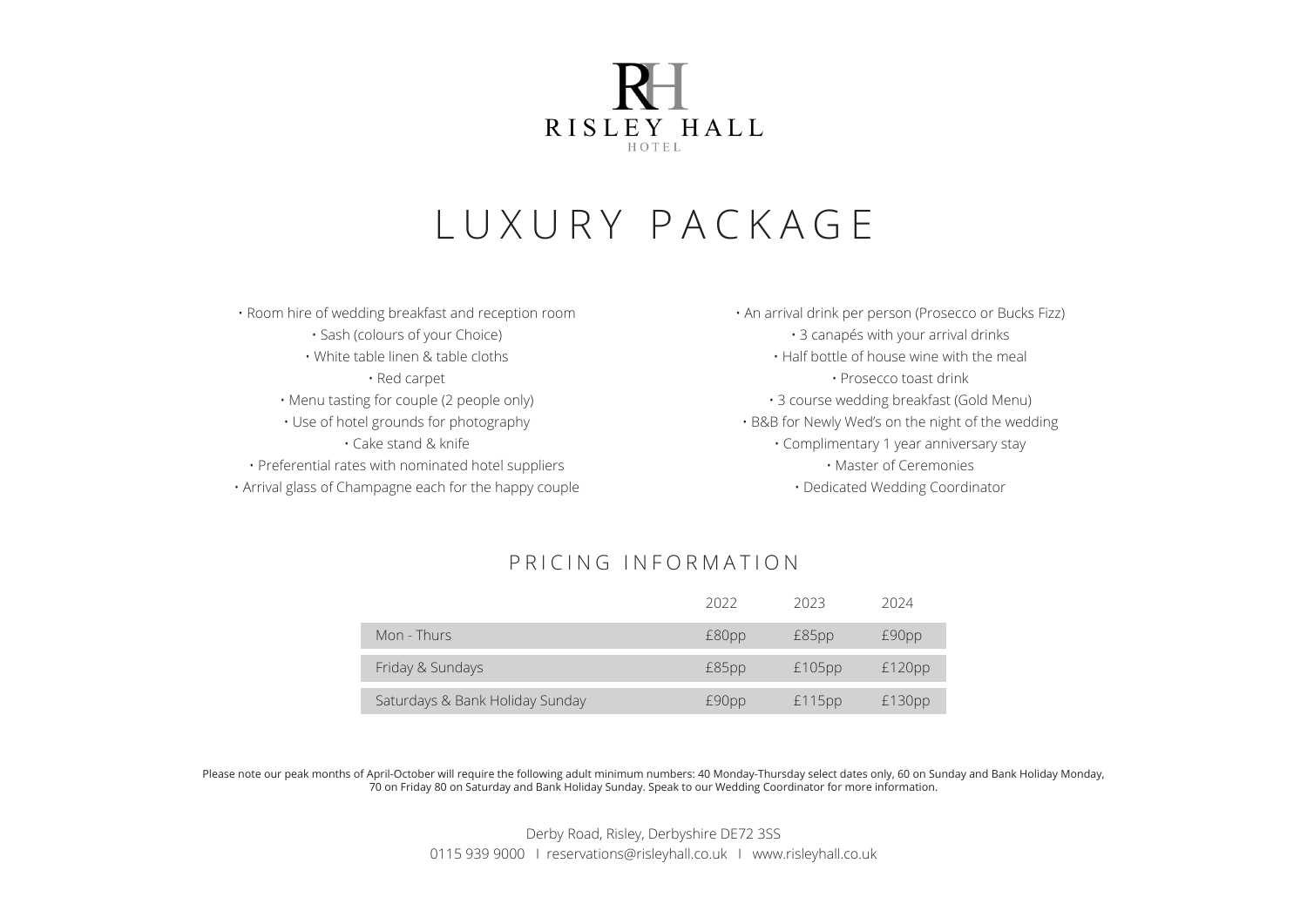

# COMPLETE WEDDING PACKAGE

• Room hire of wedding breakfast and reception room • Sash (colour of your Choice) • Table Runners • White table linen & table cloths • Red carpet • Menu tasting for couple (2 people only) • Use of hotel grounds for photography • Cake stand & knife • Preferential rates with nominated hotel suppliers • Arrival glass of Champagne each for the happy couple • An arrival drink per person (Champagne or Bucks Fizz) • 5 canapés with your arrival drinks • Half bottle of house wine with the meal • 2 bottles of still & sparkling water per table • Champagne toast drink • 3 course wedding breakfast (Platinum Menu) • B&B for Newly Wed's on the night of the wedding • Complimentary 1 year anniversary stay • Master of Ceremonies • Dedicated Wedding Coordinator

## PRICING INFORMATION

|                                 | 2022   | 2023   | 2024      |
|---------------------------------|--------|--------|-----------|
| Mon - Thurs                     | £95pp  | £100pp | $£105$ pp |
| Friday & Sundays                | £100pp | £120pp | £135pp    |
| Saturdays & Bank Holiday Sunday | £105pp | £130pp | £150pp    |

Please note our peak months of April-October will require the following adult minimum numbers: 40 Monday-Thursday select dates only, 60 on Sunday and Bank Holiday Monday, 70 on Friday 80 on Saturday and Bank Holiday Sunday. Speak to our Wedding Coordinator for more information.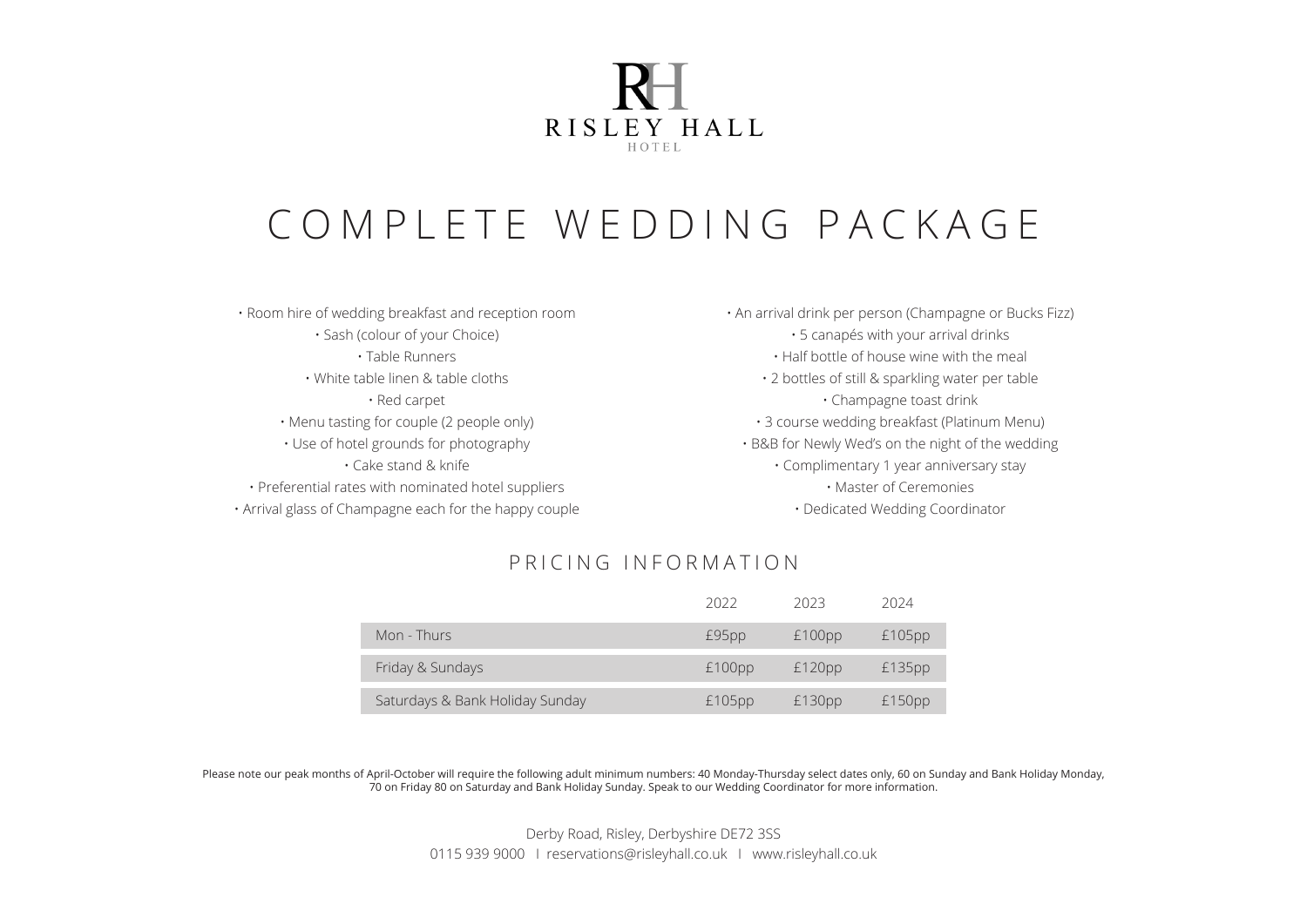

# CANAPÉS MENU

**£2.50 per Canapés Choice - 2022 pp £2.95 per Canapés Choice - 2023 pp £3.50 per Canapés Choice - 2024 pp**

**If you have canapés included within your wedding package selected, you can choose from the list below:**

• Duck Liver Pate, Orange & Redcurrant Jam • Parsley & Mint Goats Cheese Roulade • Watermelon & Feta •Baby Fish & Chips • Posh Cheese on Toast • Mini Jacket Potatoes, Sour Cream & Chives • Mini Quiches • Sweet Potato Curry Bites • Smoked Salmon Blinis • Pea Spinach & Ricotta Arancini • Mini Pea & Oak Smoked Bacon Turnovers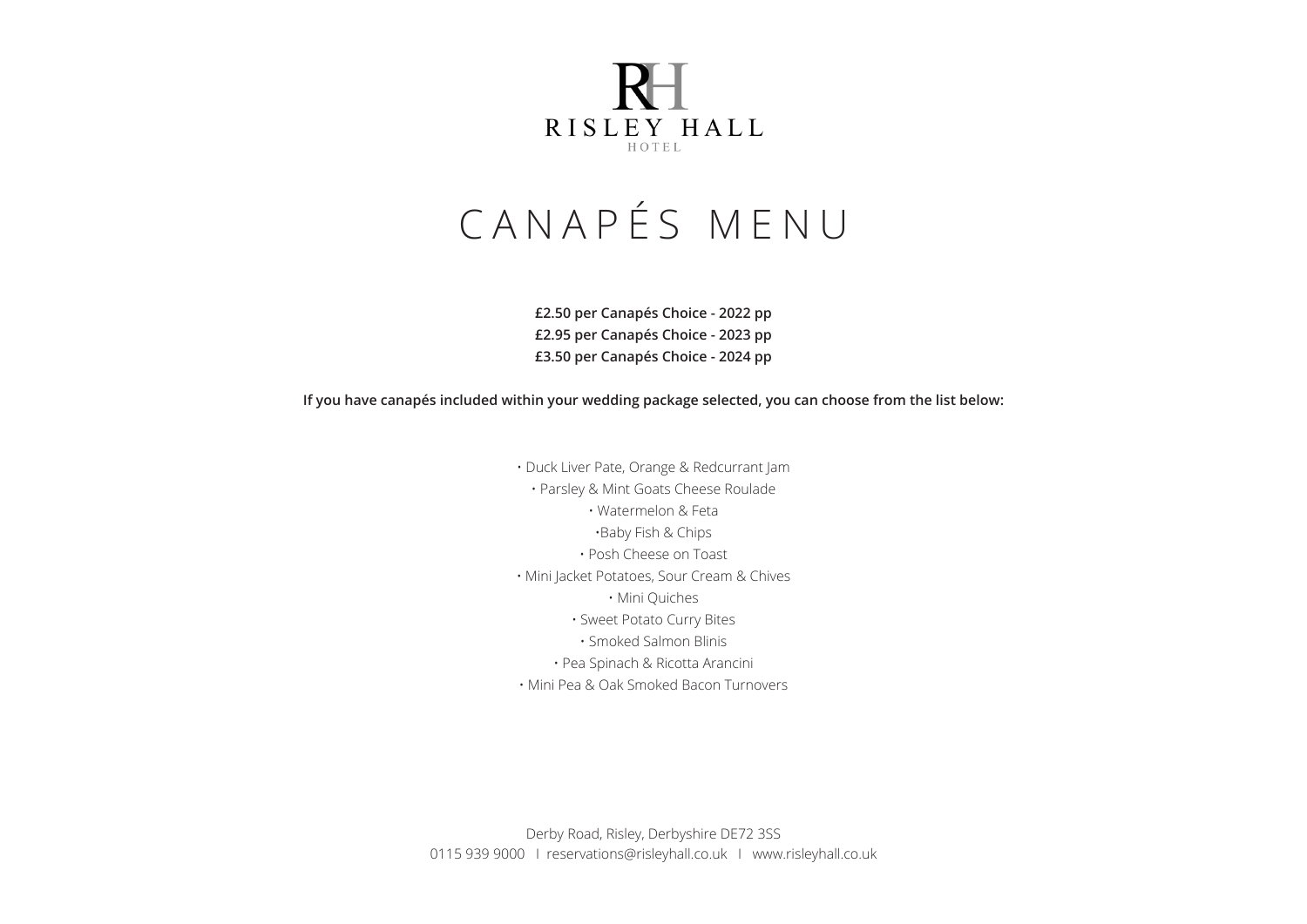

## **STARTERS**

#### **Our Menus are a one choice menu**

Please pick the relevant menu associated with your package Upgrades are available

#### **Silver Menu**

Roasted Tomato Soup, Herb Croutons with Pesto Dressing & Freshly Baked Bread Fan of Honeydew Melon, Parma Ham with Raspberry Coulis & Fresh Berries Chicken Liver Parfait, Micro Herb with Red Onion Marmalade with Brioche Toast

#### **Gold Menu**

Butternut Squash Soup, Toasted Pumpkin Seeds & Freshly Baked Bread Smoked Chicken, Pancetta & Apricot Terrine, Crisp Leaves with Homemade Chutney & Sourdough Toast Smoked Salmon & Prawn Roulade, Crème Fraiche with Lemon & Dill Dressing & Micro Herb Garnish

### **Platinum Menu**

Cream of Broccoli Soup with A Garnish of Toasted Almonds & Freshly Baked Bread Smoked Salmon Gravlax, Celeriac Remoulade with Apple & Beetroot Relish & Micro Herb Goats Cheese & Red Onion Tart with Balsamic Reduction & Herb Oil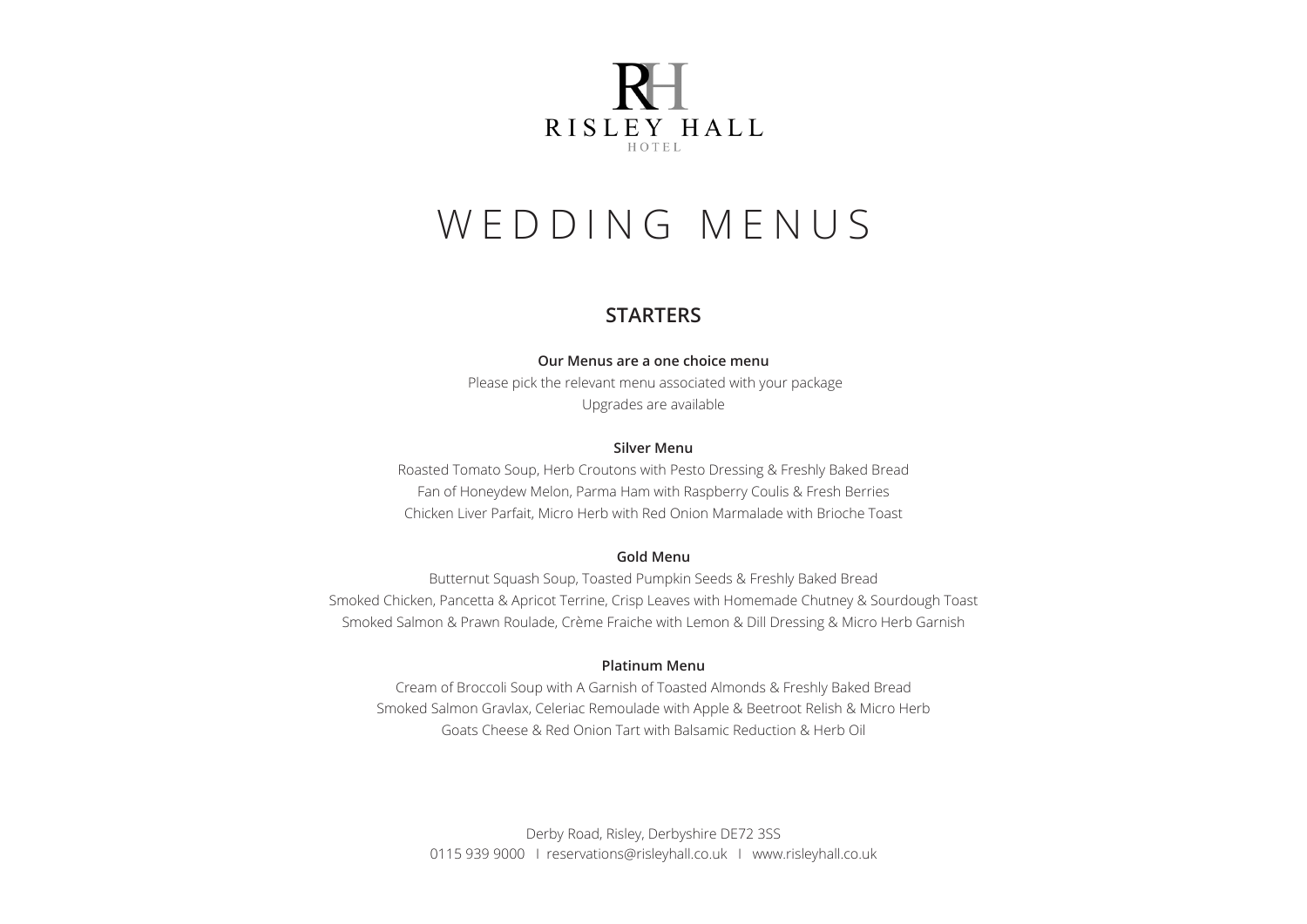

## **MAIN COURSE**

#### **Silver Menu**

Pan Roast Chicken Supreme, Chive Cream Velouté with Crushed New Potato & Seasonal Vegetables Roast Loin of Pork, Grain Mustard Sauce, Herb Stuffing with Traditional Roast Potatoes & Seasonal Vegetables Oven Baked Loin of Cod, Olive Tapenade Tomato Jus with Crushed New Potato & Seasonal Vegetables

### **Gold Menu**

Oven Baked Lamb Shank, Bubble and Squeak with Rosemary Jus & Seasonal Vegetables Pan Roast Chicken Supreme, Mushroom & Tarragon Cream with Crushed New Potato & Seasonal Vegetables Braised Blade of Beef with a Rich Pan Gravy, Horseradish Mash & Seasonal Vegetables

#### **Platinum**

Medallions of Beef Cooked Pink, Served on A Tomato Glazed Fondant Potato with Black Pudding Bon Bon & A Red Wine, Button Onion Jus & Seasonal Vegetables Seared Corn-Fed Chicken Supreme, Dauphinoise Potato, Served with a Wild Mushroom & Smoked Bacon Sauce & Seasonal Vegetables Oven Baked Salmon Fillet on a Fondant Potato with Spinach Cream

### **Vegetarian Options**

Penne Past Served with Roasted Vegetable & Green Pesto Pea & Mint Risotto served with Parmesan Shard Roasted Vegetable & Mozzarella Stack, Spicy Tomato Sauce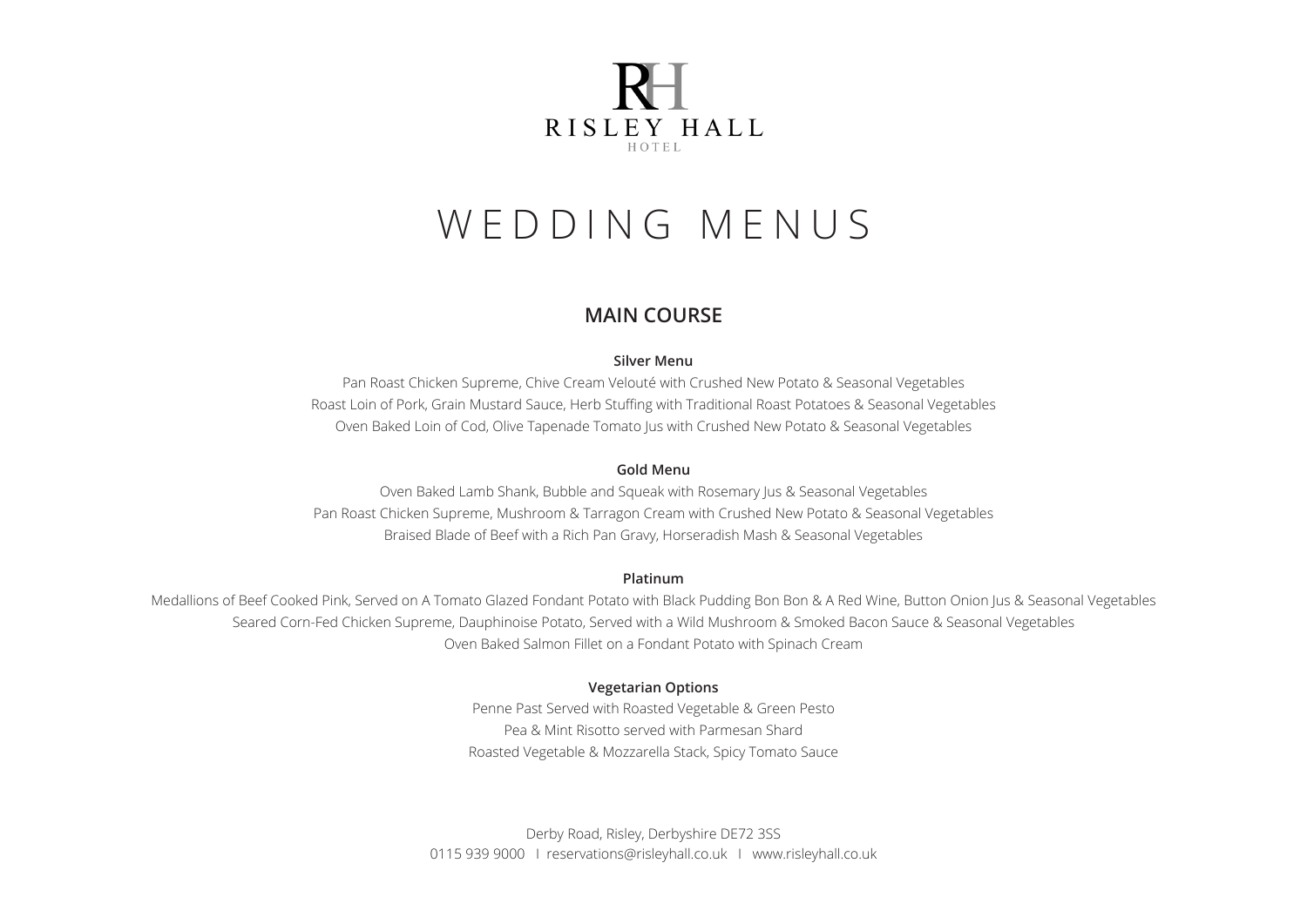

## **DESSERT**

#### **Silver Menu**

Apple & Raspberry Crumble with Crème Anglaise Classic Chocolate Fudge Cake with Vanilla Ice Cream Tart Au Citron, Berry Coulis with Orange Sorbet & Fresh Berries

#### **Gold Menu**

Lemon Meringue Pie with Raspberry Coulis & Fresh Berries Chocolate & Coconut Torte with Pistachio Ice Cream White Chocolate & Raspberry Brulé Cheesecake with Berry Compote

#### **Platinum Menu**

Trio of Desserts - Chocolate Marquise, Lemon Posset & Fruits of The Forest Cheesecake Dark Chocolate & Raspberry Tart with Chocolate Sauce Vanilla Crème Brulé served with A Ginger Shortbread

## **Sorbet**

## **Add sorbet to your menu for just £4pp.**

Choose from; Champagne, Raspberry or Orange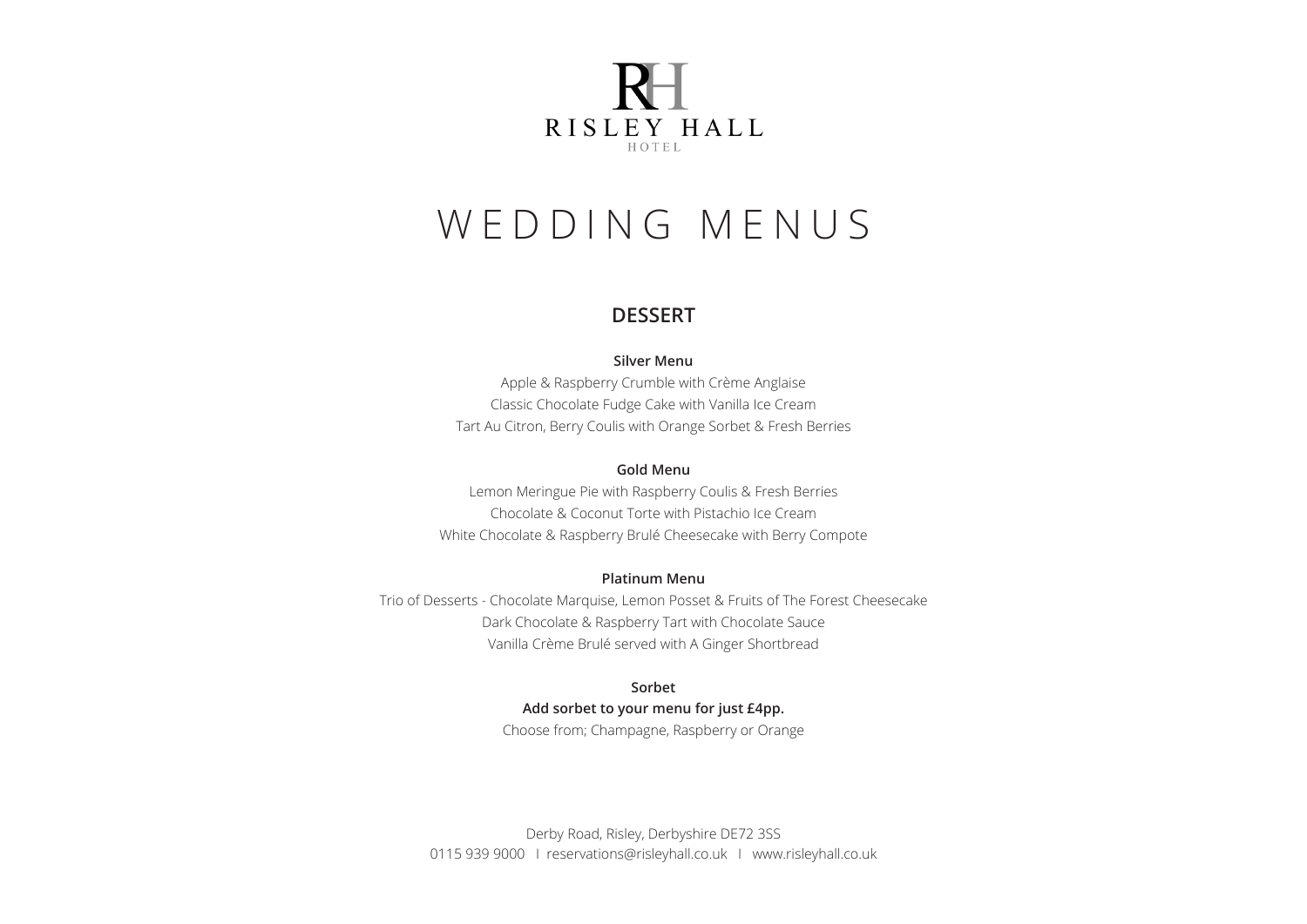

## **FOR THE LITTLE ONES**

### **£16.95pp - Once Choice Menu**

**To Start** Soup of The day Cheesy Garlic Bread

Melon Boat

### **Mains**

Margarita Pizza & French Fries Chicken Goujons, Chips & Peas Pork Sausages, Mash & Gravy Fish Goujons, Peas & French Fries

### **Desserts**

Fresh Fruit Salad Ice Cream (Vanilla, Strawberry & Chocolate) Chocolate Fudge Cake

*Allergen statement: Please advise your server if you suffer from any food allergies*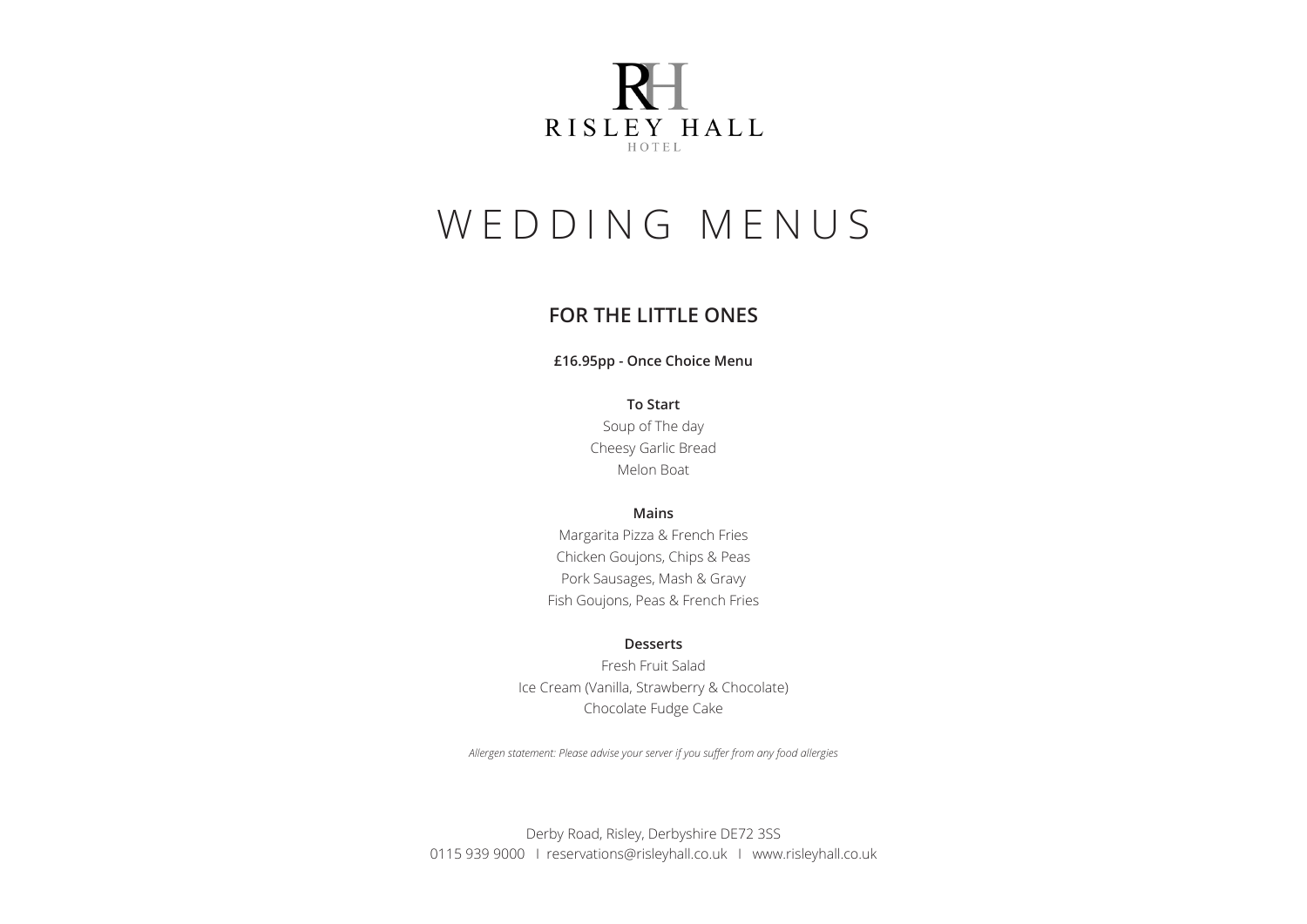

## EVENING BUFFETS

## **FINGER BUFFET**

100% of Guests need to be catered for **Please choose 5 items per person:**

Chef Selection of Sandwiches Assorted Meat Platter, Pickles Classic Mini Sausage Rolls Assortment of Three Salads (Mixed Salad (ve), Coleslaw, & Potato Salad Roasted Vegetable Couscous Salad (ve) Chips or Wedges with Two Dips (ve) Fresh Fruit Kebabs with Fruit Coulis (ve) Vegetable Spring Rolls (v) Margarita Pizza (v) Garlic Bread (Add Cheese with our compliments) (v) Tandoori Chicken Legs

#### **Pudding Selection Add from £4.95 Per Person**

#### **£21.95 per person – Additional Item £2.95pp**

*For special dietary requirements please speak to your Wedding Co-ordinator*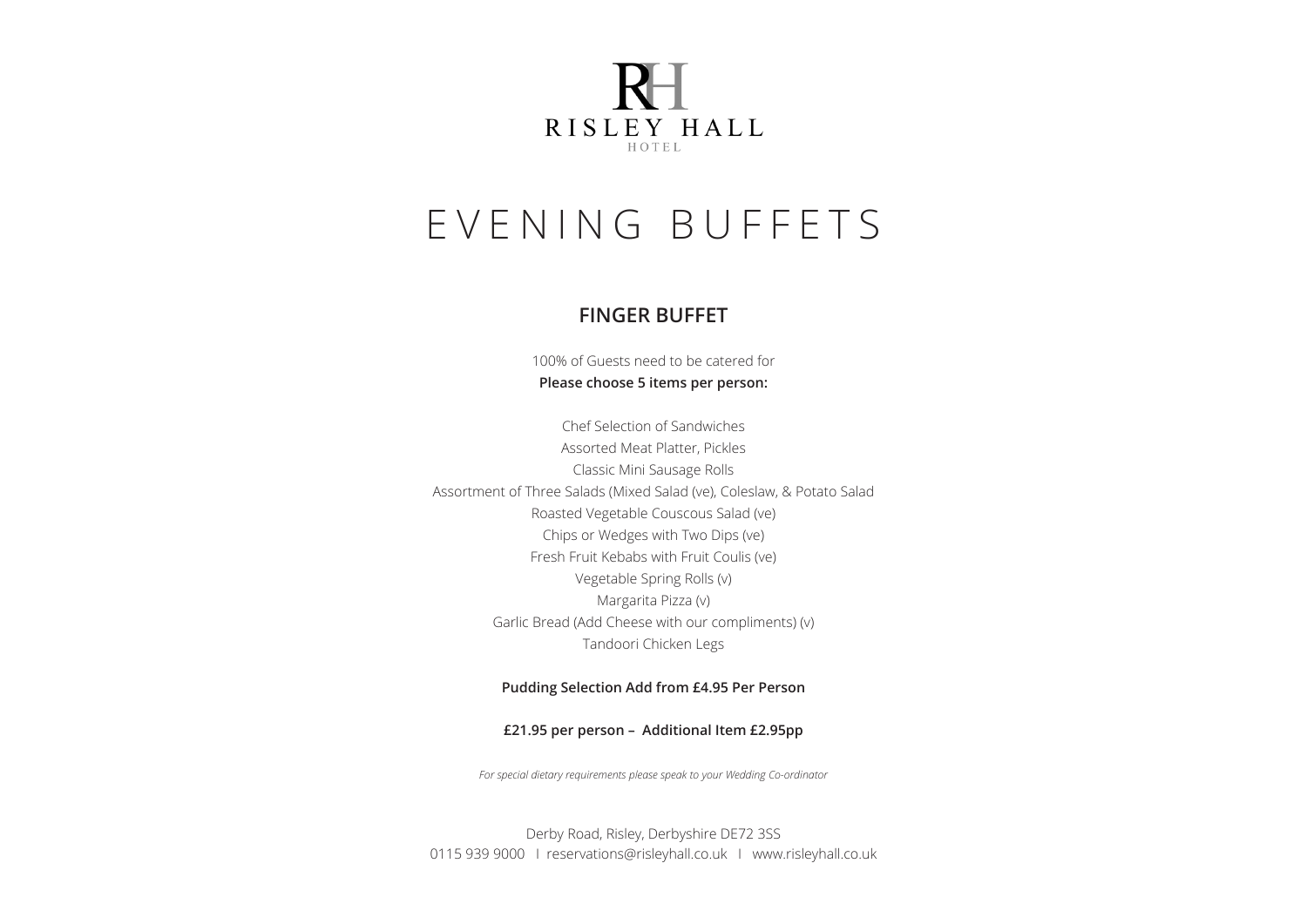

## PLOUGHMAN BUFFET

Selection of Cheeses (v) Chutneys / Piccalilli / Dips (v) Rustic Breads (v) Sliced Meats Pickled Onions & Gherkins (v) Celeriac & Apple Coleslaw (v) Grapes (v) Melton Pork Pie Scotch Egg Mini Sausage Rolls Crudités (v) Garden Salad (v)

**£19.95pp** 

*For special dietary requirements please speak to your Wedding Co-ordinator*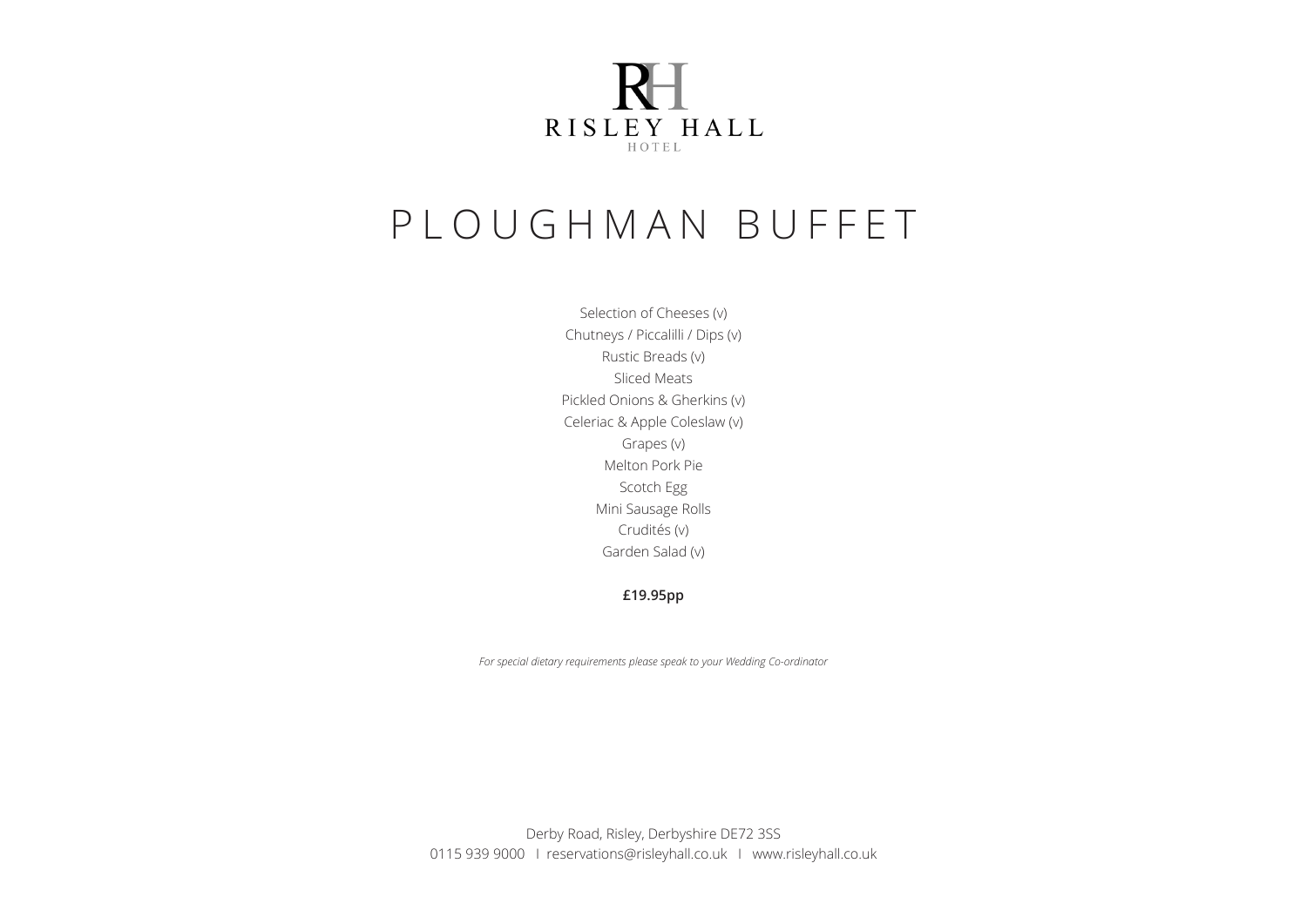

## HOG ROAST

Succulent hog roast and roll plus stuffing, crackling and apple sauce

### **Choice of 2 salads:**

Celeriac & Apple Slaw (v) Roasted Red Pepper & Baby Spinach Pasta (v) House Garden Salad (v)

### **Choice of 1 potato:**

Buttered New Potatoes (v) Slow Roasted Jackets (v) Sweet Potato Fries (v)

**Vege options:**  Choose Vegetarian Sausages or vegetable kebabs (v)

### **£24.95pp**

Min Numbers (100)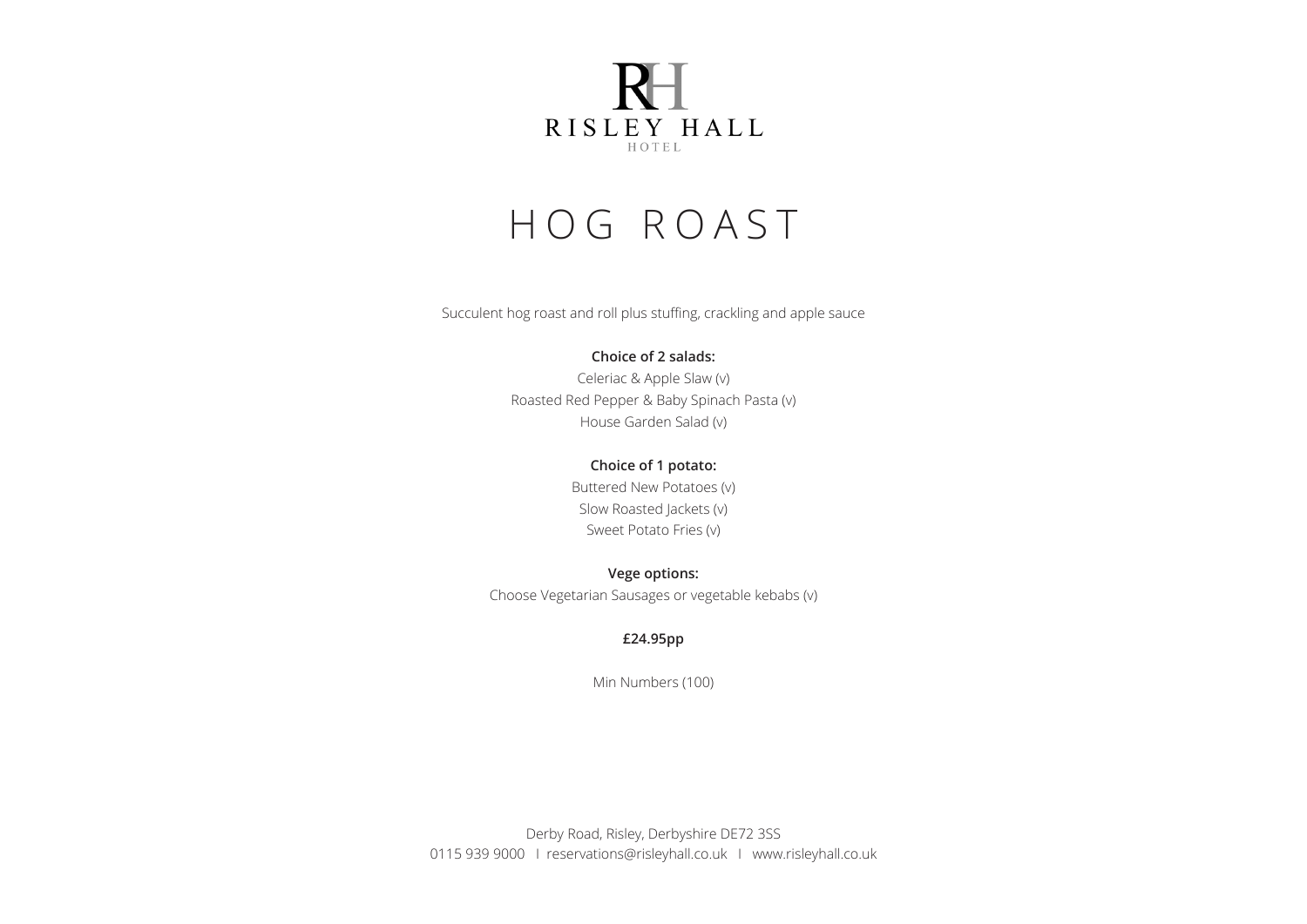

## MAKE IT YOURS

Take a look at some additional extras, which are available should you wish to Include:

Additional Arrival Drinks from **£5.95 per person**

Additional wine from **£21.50 per bottle** (Please ask for our wine selection)

Upgrade to House Champagne for Toast Drinks at **£4.50 per glass**

Add Cheeseboards for **£42.00 per table** (Serves 8-10 Guests)

Add a Sorbet course for **£4.00 per person**

Please do get in contact with our Wedding Coordinator for more information on pre-night celebrations as we can offer a variety of events from Gin Tastings to Pre-night Dinner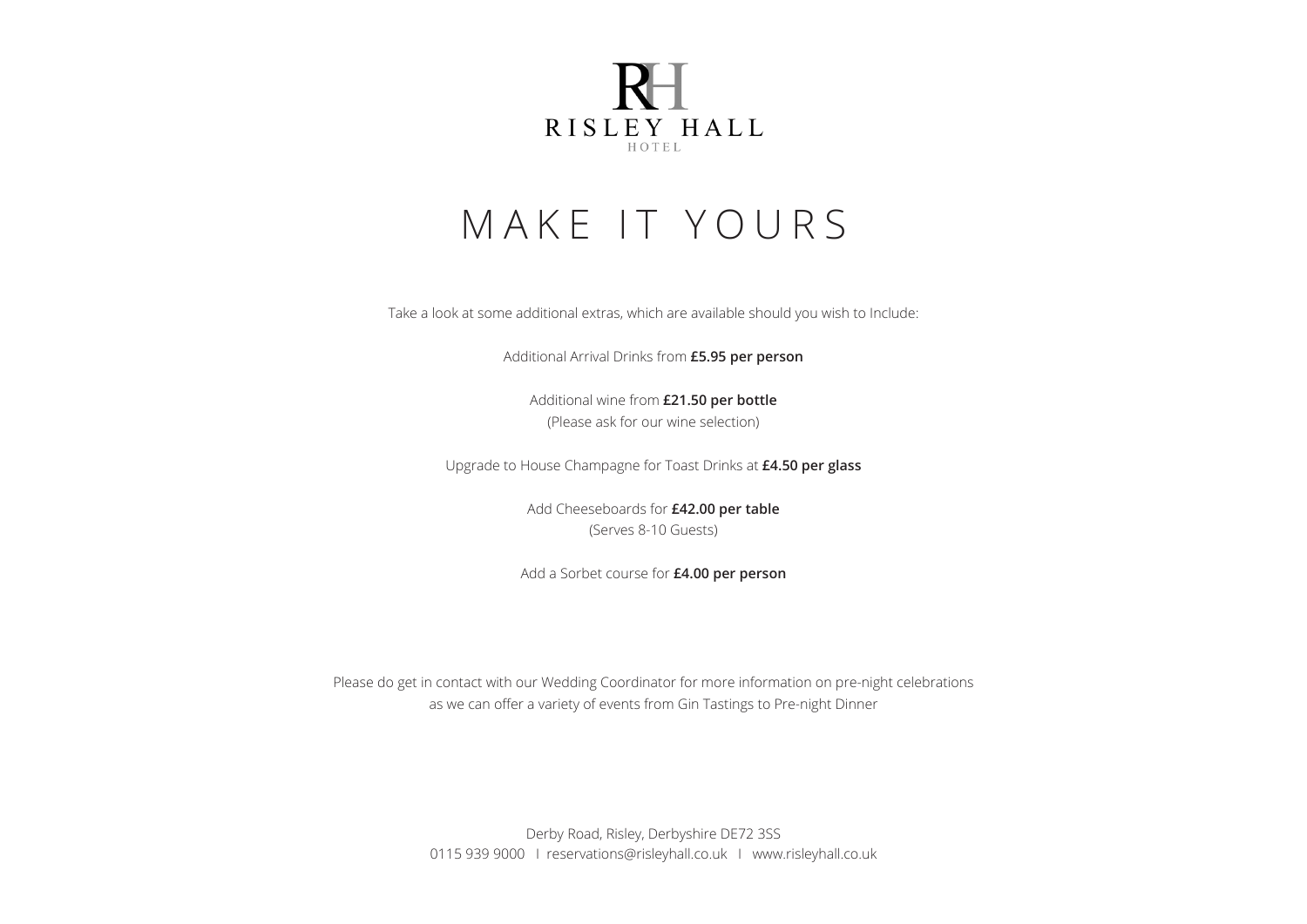

## DRY HIRE

## **THE BARONIAL HALL**

110 Ceremony 110 Banquet 150 Evening Reception

Full Day Hire **£5000.00**

Prices above includes: 5 Hours of Kitchen Hire Duty Manger on the Day Wedding Co - Ordinator up to the day of the wedding Tables & Chairs

Please note Corkage will be charged as a one-off fee of **£1000.00**

Photos in our landscape Gardens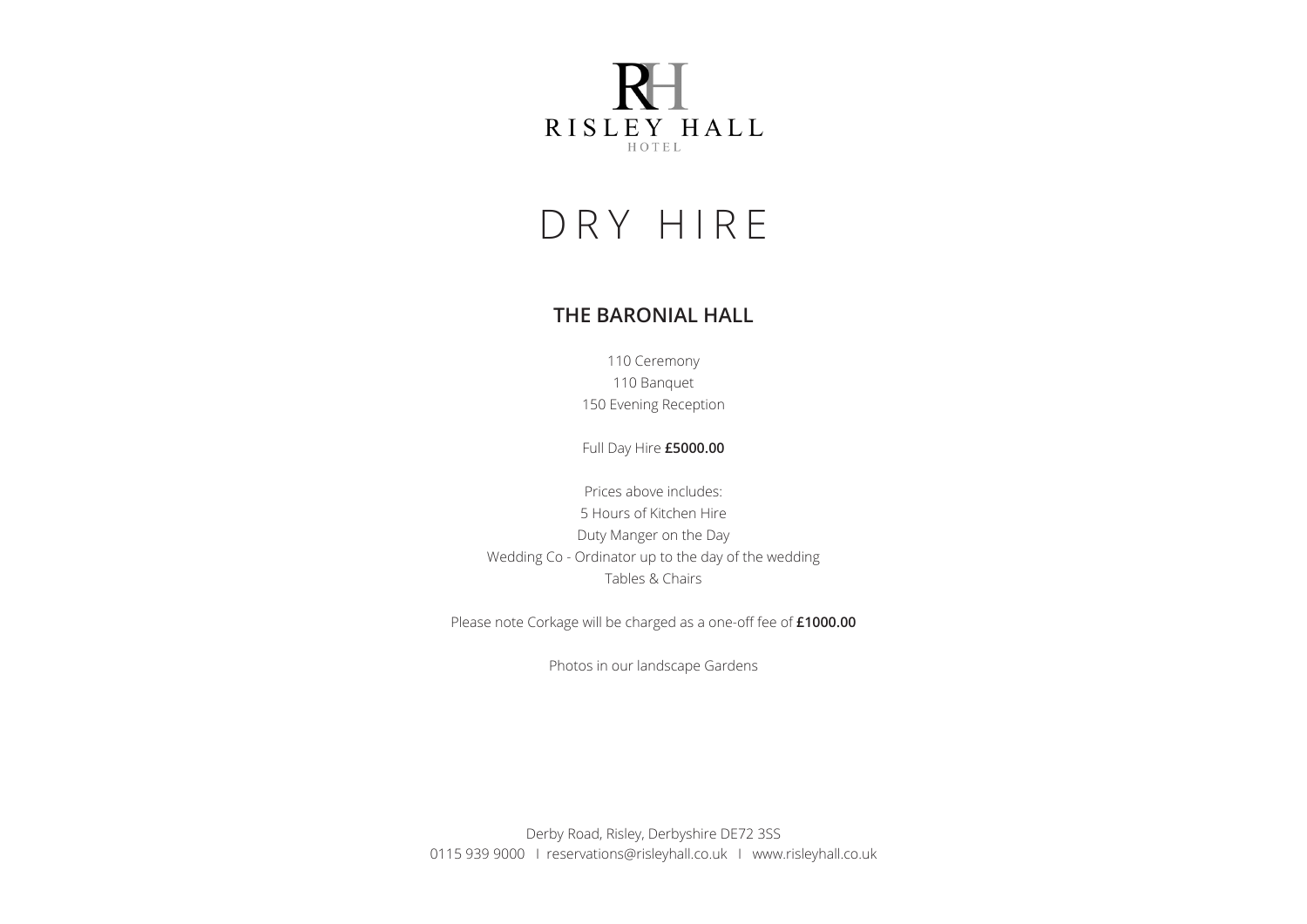

# EAST MEETS WEST

## **INDIAN MENU**

**Starters**

Chilli Chicken Seekh Kebabs Aloo Tikki & Choley Vegetable Spring Roll Fresh Green Salad & Two types of Chutney

**Mains**

Matter Paneer Tinda Sabjee Daal Mah with Moth Dahi Bhallas Rice Peas Pilao Nan

### **Desserts**

Gajar Halwa